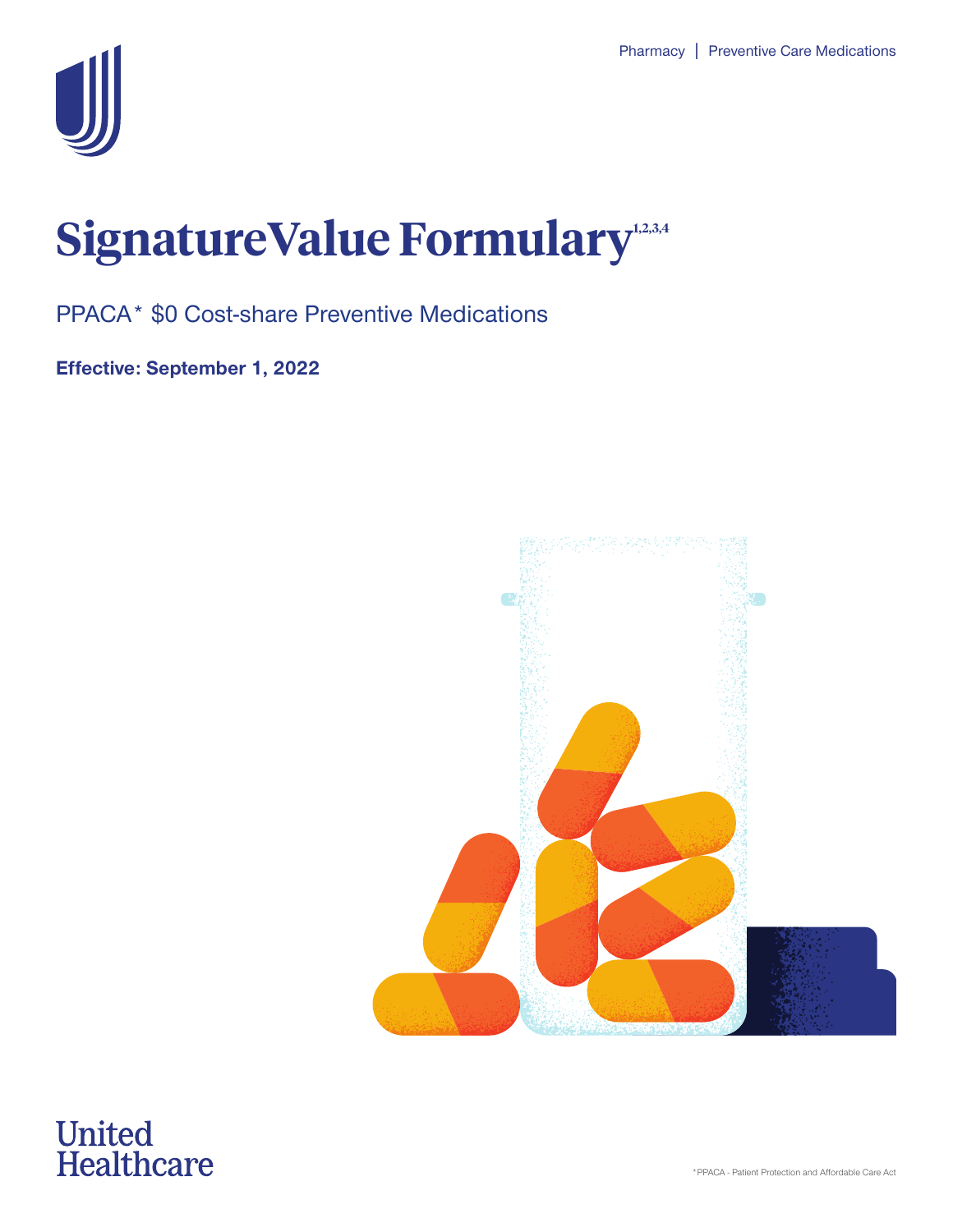#### **U.S. Preventive Services Task Force A & B recommendation medications and supplements5**

The health reform law (Affordable Care Act) makes certain preventive medications and supplements available to you at no cost — both prescription and over-the-counter (OTC). The following preventive medications are covered at 100% with \$0 copay when:

- Prescribed by a health care professional
- Age and/or condition appropriate
- Filled at a network pharmacy

| <b>Medication/Supplement</b>                                                                                                                                                                          | <b>Population</b>                                            | <b>Reason</b>                                                          |
|-------------------------------------------------------------------------------------------------------------------------------------------------------------------------------------------------------|--------------------------------------------------------------|------------------------------------------------------------------------|
| <b>Over-the-Counter</b>                                                                                                                                                                               |                                                              |                                                                        |
| Aspirin - 81 mg                                                                                                                                                                                       | Persons who are at risk for<br>preeclampsia during pregnancy | Prevent preeclampsia during pregnancy                                  |
| Aspirin - 81, 162 & 325 mg                                                                                                                                                                            | Recommended age 50-59                                        | Prevent cardiovascular disease and<br>colorectal cancer                |
| Folic acid 400 & 800 mcg                                                                                                                                                                              | Women who are or may become<br>pregnant                      | Prevent birth defects                                                  |
| <b>Bisacodyl EC</b>                                                                                                                                                                                   | Recommended age 45-75                                        | Bowel preparation for colonoscopy<br>needed for colon cancer screening |
| <b>Magnesium Citrate</b>                                                                                                                                                                              | Recommended age 45-75                                        | Bowel preparation for colonoscopy<br>needed for colon cancer screening |
| PEG 3350 (generic Miralax)<br>Only the OTC product is covered at \$0<br>cost-share. The prescription version of this<br>product may be covered with a copay or<br>coinsurance depending on your plan. | Recommended age 45-75                                        | Bowel preparation for colonoscopy<br>needed for colon cancer screening |
| <b>Prescription</b>                                                                                                                                                                                   |                                                              |                                                                        |
| Generic Colyte 240/22.74 g sold as:<br>PEG-3350/electrolytes<br>Gavilyte-C                                                                                                                            | Recommended age 45-75                                        | Bowel preparation for colonoscopy<br>needed for colon cancer screening |
| Generic Golytely 236/22.7 g sold as:<br>PEG-3350/electrolytes<br>Gavilyte-G                                                                                                                           | Recommended age 45-75                                        | Bowel preparation for colonoscopy<br>needed for colon cancer screening |
| <b>Generic Nulytely sold as:</b><br>PEG-3350/NaCl/NaBicarbonate/KCl<br>Gavilyte-N<br><b>Trilyte</b>                                                                                                   | Recommended age 45-75                                        | Bowel preparation for colonoscopy<br>needed for colon cancer screening |
| Fluoride tablets, solution<br>(not toothpaste, rinses)                                                                                                                                                | Children age 0-16 years                                      | Prevent dental cavities if water source is<br>deficient in fluoride    |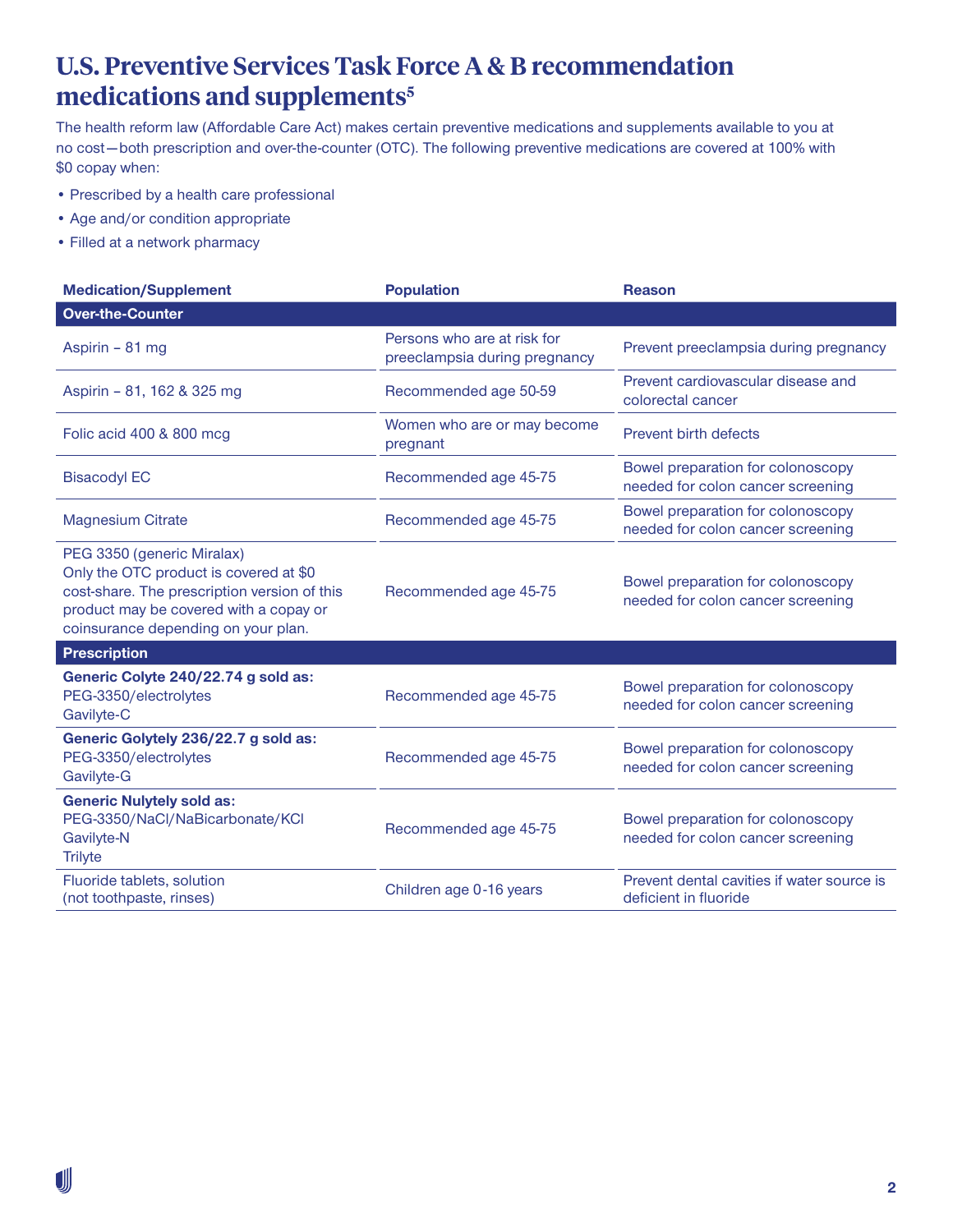#### **Birth control**

#### **Over-the-counter birth control (contraceptives) for women**

#### **Birth Control Contraceptives**

The following forms of birth control (contraceptives) are available over-the-counter (OTC) and will be covered at \$0 cost-share when prescribed by a health care professional and filled at a network pharmacy. Male forms of birth control (contraception) are not currently considered preventive care medications under the Affordable Care Act.

| Contraceptive films | Contraceptive sponges                                                                                    |
|---------------------|----------------------------------------------------------------------------------------------------------|
| Contraceptive foams | Emergency birth control (contraceptives) (AfterPill, generic for Plan B, generic for Plan B<br>One-Step) |
| Contraceptive gels  | Female condoms                                                                                           |

#### **Prescription hormonal birth control (contraceptives)**

KEY

**pill** = Hormonal Birth Control Pill (oral contraceptive)

**ring** = Hormonal Birth Control Ring (contraceptive vaginal ring)

**shot** = Hormonal Birth Control Shot (injectable contraceptive)

**patch** = Hormonal Birth Control Patch (contraceptive transdermal patch)

|                                                        | <b>Brand Hormonal Birth Control (contraceptives)</b>                                                                                                                                |  |
|--------------------------------------------------------|-------------------------------------------------------------------------------------------------------------------------------------------------------------------------------------|--|
| pill                                                   | Natazia                                                                                                                                                                             |  |
| <b>Generic Hormonal Birth Control (contraceptives)</b> |                                                                                                                                                                                     |  |
| pill                                                   | Afirmelle, Aubra, Aubra EQ, Aviane, Delyla, Falmina, Larissia, Lessina, Levonorgestrel/Ethinyl Estradiol<br>0.1mg/20mcg, Lutera, Orsythia, Sronyx, Tyblume, Vienva (generic Alesse) |  |
| pill                                                   | Altavera, Ayuna, Chateal, Chateal EQ, Kurvelo, Levonorgestrel/Ethinyl Estradiol, Levora-28, Lillow, Marlissa, Portia<br>(generic Nordette)                                          |  |
| pill                                                   | Alyacen 1/35, Cyclafem 1/35, Dasetta 1/35, Nortrel 1/35, Nylia 1/35, Pirmella 1/35 (generic Ortho-Novum 1/35)                                                                       |  |
| pill                                                   | Alyacen 7/7/7, Cyclafem 7/7/7, Dasetta 7/7/7, Nortrel 7/7/7, Nylia 7/7/7, Pirmella 7/7/7 (generic Ortho-Novum<br>7/7/7)                                                             |  |
| pill                                                   | Apri, Cyred, Cyred EQ, Desogestrel/Ethinyl Estradiol, Emoquette, Enskyce, Isibloom, Juleber, Kalliga, Reclipsen,<br>Solia (generic Desogen, Ortho-Cept)                             |  |
| pill                                                   | Aranelle, Leena (generic Tri-Norinyl)                                                                                                                                               |  |
| pill                                                   | Aurovela, Hailey, Junel, Larin, Microgestin, Norethindrone/Ethinyl Estradiol (generic Loestrin)                                                                                     |  |
| pill                                                   | Aurovela FE, Blisovi FE, Hailey FE, Junel FE, Larin FE, Microgestin FE, Norethindrone/Ethinyl Estradiol/Ferrous<br>Fumarate, Tarina FE (generic Loestrin FE)                        |  |
| pill                                                   | Azurette, Bekyree, Desogestrel/Ethinyl Estradiol, Kariva, Pimtrea, Simliya, Viorele, Volnea (generic Mircette)                                                                      |  |
| pill                                                   | Balziva, Briellyn, Philith, Vyfemla (generic Ovcon-35)                                                                                                                              |  |
| pill                                                   | Camila, Deblitane, Errin, Heather, Incassia, Jencycla, Lyleq, Lyza, Nora-BE, Norethindrone 0.35mg, Norlyda, Norlyroc,<br>Sharobel, Tulana (generic Ortho Micronor, Nor-Q-D)         |  |
| pill                                                   | Caziant, Cesia, Velivet (generic Cyclessa)                                                                                                                                          |  |
| pill                                                   | Cryselle, Elinest, Low-Ogestrel (generic Lo/Ovral)                                                                                                                                  |  |
| pill                                                   | Drospirenone/Ethinyl Estradiol 3 mg/20 mcg, Gianvi, Jasmiel, Lo-Zumandimine, Loryna, Nikki, Vestura (generic Yaz)                                                                   |  |
| pill                                                   | Drospirenone/Ethinyl Estradiol 3 mg/30 mcg, Ocella, Syeda, Zarah, Zumandimine (generic Yasmin)                                                                                      |  |
| ring                                                   | Eluryng, Etonogestrel/Ethinyl Estradiol 0.12/0.015 mg/24 hr (generic NuvaRing)                                                                                                      |  |
| pill                                                   | Enpresse, Levonest, Levonorgestrel/Ethinyl Estradiol, Trivora-28 (generic Triphasil)                                                                                                |  |
| pill                                                   | Estarylla, Femynor, Mili, Mono-Linyah, Norgestimate/Ethinyl Estradiol, Nymyo, Previfem, Sprintec, Vylibra<br>(generic Ortho-Cyclen)                                                 |  |
| pill                                                   | Ethynodiol 1/50, Kelnor 1/50, Zovia 1/50E (generic Demulen 1/50)                                                                                                                    |  |
| pill                                                   | Ethynodiol Diacetate/Ethinyl Estradiol 1/0.035 mg, Kelnor 1/35, Zovia 1/35, Zovia 1/35E (generic Demulen 1/35)                                                                      |  |
| pill                                                   | Iclevia, Introvale, Jolessa, Levonorgestrel/Ethinyl Estradiol 0.15 mg/0.03 mg, Setlakin (generic Seasonale)                                                                         |  |
| shot                                                   | Medroxyprogesterone Acetate (generic Depo-Provera 150mg)                                                                                                                            |  |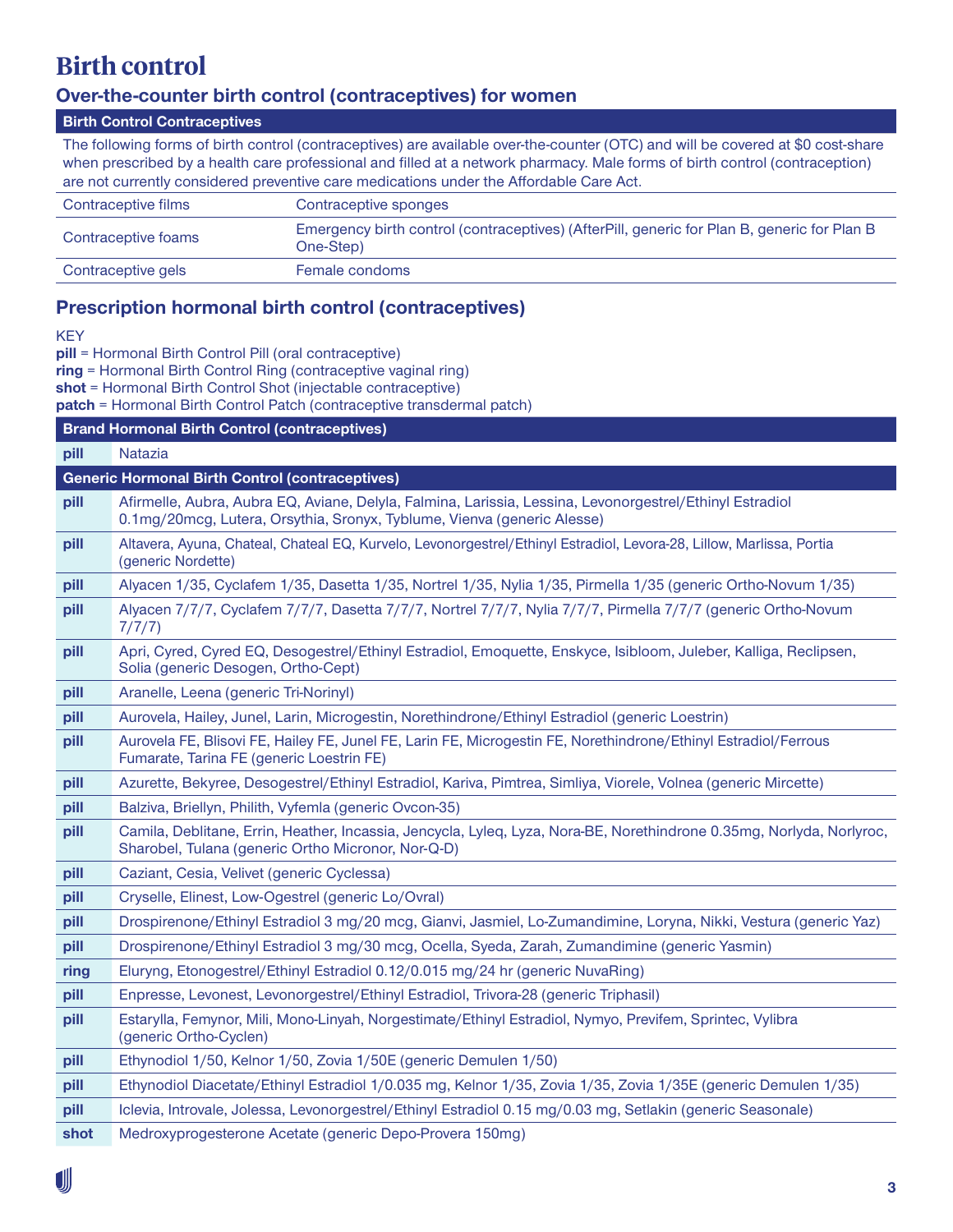| <b>Generic Hormonal Birth Control (contraceptives)</b> continued |                                                                                                                                                                    |  |
|------------------------------------------------------------------|--------------------------------------------------------------------------------------------------------------------------------------------------------------------|--|
| pill                                                             | Necon 1/50 (generic Norinyl 1/50)                                                                                                                                  |  |
| pill                                                             | Necon 0.5/35, Nortrel 0.5/35, Wera 0.5/35 (generic Brevicon, Modicon)                                                                                              |  |
| pill                                                             | Necon 10/11 (generic Ortho-Novum 10/11)                                                                                                                            |  |
| pill                                                             | Norgestimate/Ethinyl Estradiol, Tri-Estarylla, Tri Femynor, Tri-Linyah, Tri-Mili, Tri-Nymyo, Tri-Previfem, Tri-Sprintec,<br>Tri-Vylibra (generic Ortho Tri-Cyclen) |  |
| patch                                                            | Xulane, Zafemy (generic Ortho Evra)                                                                                                                                |  |

#### **Prescription cervical caps and diaphragms for birth control (contraceptives)**

| <b>Brand Cervical Caps</b> |
|----------------------------|
| Femcap                     |
| <b>Brand Diaphragms</b>    |
| Caya                       |
| Omniflex                   |
| <b>Wide-Seal</b>           |
|                            |

#### **Prescription emergency birth control (contraceptives)**

#### **AfterPill**

ella

#### Plan B One-Step

**Generic Emergency Birth Control (contraceptives)**

Aftera, EContra EZ, EContra One-Step, Levonorgestrel 1.5 mg, My Choice, My Way, New Day, Opcicon One-Step, Option 2, React, Take Action (generic Plan B One-Step)

#### **Tobacco cessation medications5**

If you need help to quit smoking or using tobacco products, these preventive medications are available to you at \$0 cost-share. To qualify, you need to:

- Be age 18 or older
- Get a prescription for these products from your doctor, even if the products are sold over-the-counter (OTC)
- Fill the prescription at a network pharmacy

**Over-the-Counter Tobacco Cessation Medications** 

Nicotine Replacement Gum

Nicotine Replacement Lozenge

Nicotine Replacement Patch

**Prescription Tobacco Cessation Medications** 

Bupropion sustained-release (generic Zyban) Tablet

Nicotrol Inhaler

Nicotrol Nasal Spray

varenicline tartrate (generic Chantix) tablet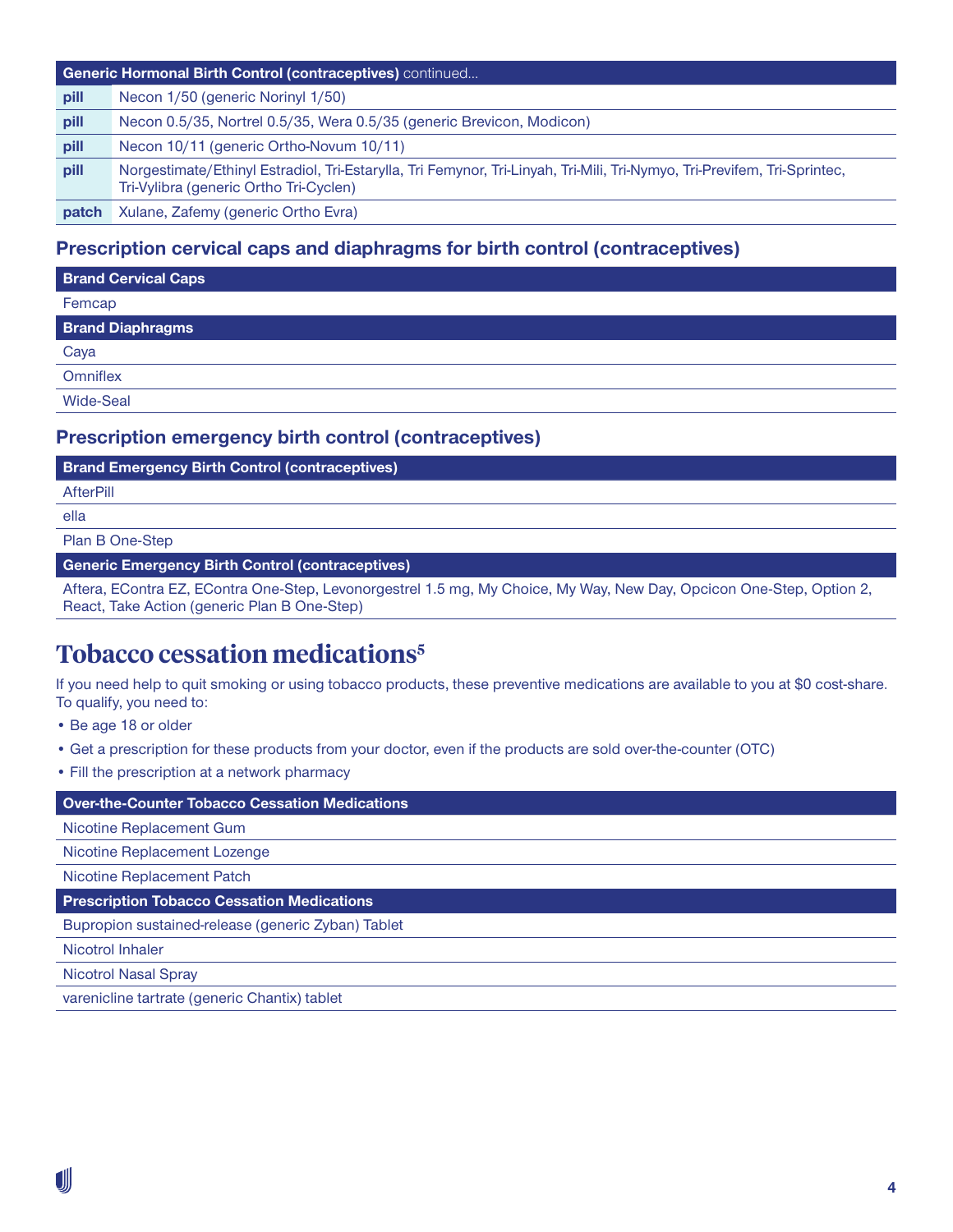### **Human Immunodeficiency Virus (HIV) preventive medications**

For members who have a higher chance to become infected with HIV but are not yet infected, these preventive medications are available at \$0 cost share. To qualify, a member must:

- Be at increased chance for first-time infection with HIV
- If required, obtain prior authorization

If you qualify, you can receive these drugs at \$0 cost-share

| emtricitabine + tenofovir disoproxil fumarate 200-300mq tab (generic Truvada) |  |  |
|-------------------------------------------------------------------------------|--|--|
| Prior authorization required to confirm use is for HIV prevention             |  |  |
|                                                                               |  |  |

#### **Breast cancer preventive medications5**

For members who are at increased risk for breast cancer but have not had breast cancer, these preventive medications are available at \$0 cost-share. To qualify, you must:

- Be age 35 or older
- At increased risk for the first occurrence of breast cancer after risk assessment and counseling
- If required, obtain prior authorization

These medications are typically covered at the customary cost-share amount for your plan for the treatment of breast cancer, to prevent breast cancer recurrence and for other indications. They are available at \$0 cost-share to prevent the first occurrence of breast cancer if a prior authorization is obtained. If you qualify, you can receive these drugs at \$0 cost-share for up to five years, minus any time you have been taking them for prevention.

| <b>Breast Cancer Medications</b> |                                                                             |
|----------------------------------|-----------------------------------------------------------------------------|
| anastrozole $7$                  | Prior authorization required to confirm use is for breast cancer prevention |
| exemestane <sup>7</sup>          | Prior authorization required to confirm use is for breast cancer prevention |
| letrozole <sup>7</sup>           | Prior authorization required to confirm use is for breast cancer prevention |
| raloxifene $7$                   | Prior authorization required to confirm use is for breast cancer prevention |
| tamoxifen <sup>7</sup>           | Prior authorization required to confirm use is for breast cancer prevention |

#### **Statin preventive medications5**

The U.S. Preventive Service Task Force recommends that adults without a history of cardiovascular disease (CVD) — symptomatic coronary artery disease or stroke — use a low-to-moderate-dose statin for the prevention of CVD events in individuals who meet the following criteria:

- Are age 40-75, **and**
- Have one or more cardiovascular risk factors (high cholesterol, diabetes, hypertension, or smoking), **and**
- A calculated 10-year risk of a cardiovascular event of 10% or greater

| <b>Statin Medications</b>                                  |                                                     |
|------------------------------------------------------------|-----------------------------------------------------|
| Iovastatin (generic Mevacor) - All strengths               |                                                     |
| atorvastatin (generic Lipitor) 10 & 20 mg <sup>8</sup>     | Prior authorization required to confirm risk of CVD |
| simvastatin (generic Zocor) 5, 10, 20 & 40 mg <sup>8</sup> | Prior authorization required to confirm risk of CVD |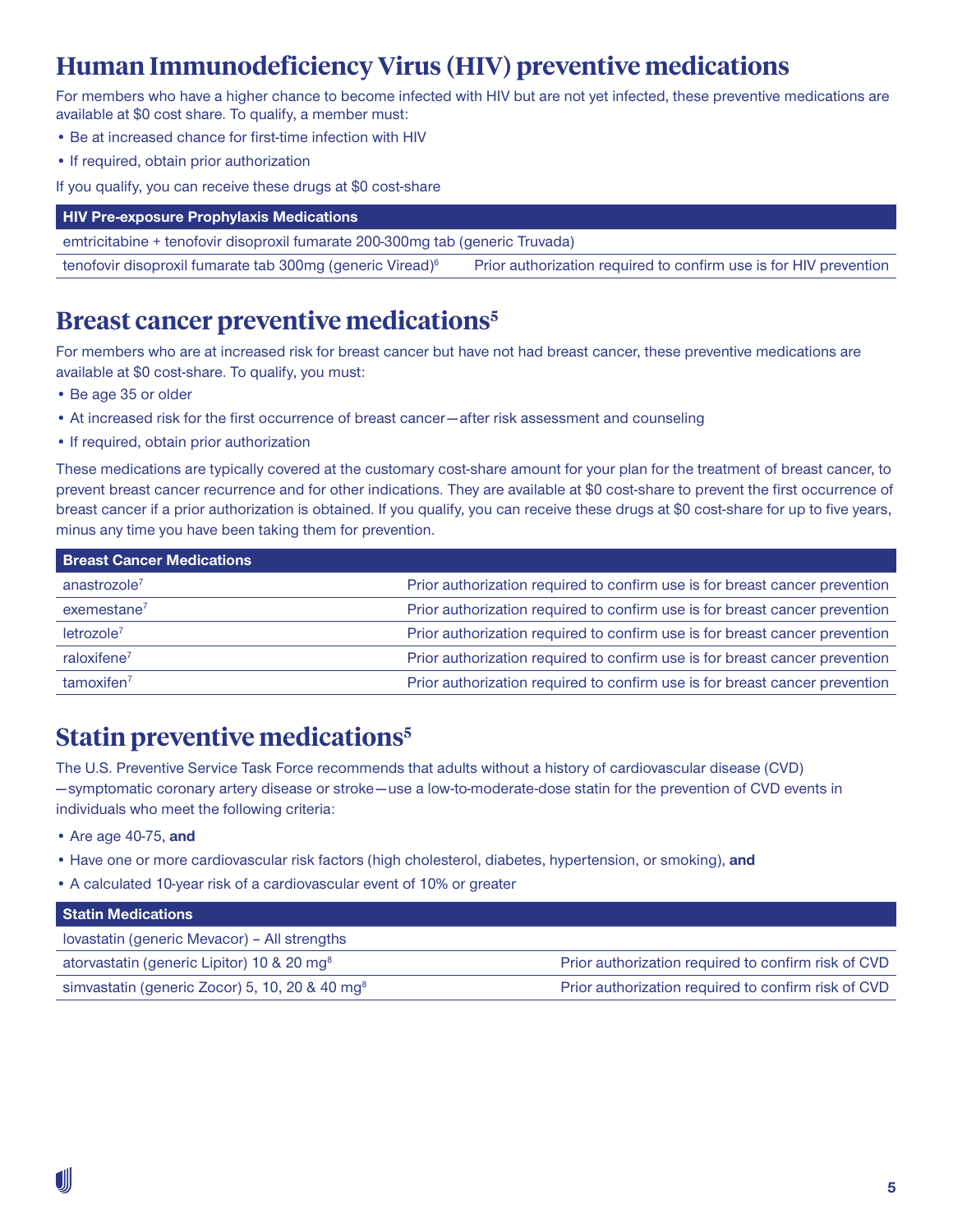#### **Gonococcal Ophthalmia Neonatorum preventive medication**

The U.S. Preventive Service Task Force recommends prophylactic ocular topical erythromycin ointment administration for all newborns to prevent gonococcal ophthalmia neonatorum. Typically this medication is administered after birth in a hospital setting and covered under the medical benefit. If the birth of a newborn occurs outside of the hospital setting, administration of this medication after birth is still recommended and may be covered under the pharmacy benefit.

This medication is typically covered at the customary cost-share amount for your plan. However, it is available at \$0 cost-share for newborn babies 0-1 month of age. For parents trying to get this medication before the birth of the baby, a prior authorization from your health care provider is required to receive this drug at \$0 cost-share.

#### **Gonococcal Ophthalmia Neonatorum Medication**

erythromycin ophthalmic ointment 0.5%<sup>9</sup> Prior authorization required if outside of age limit to confirm use is for gonococcal ophthalmia neonatorum prevention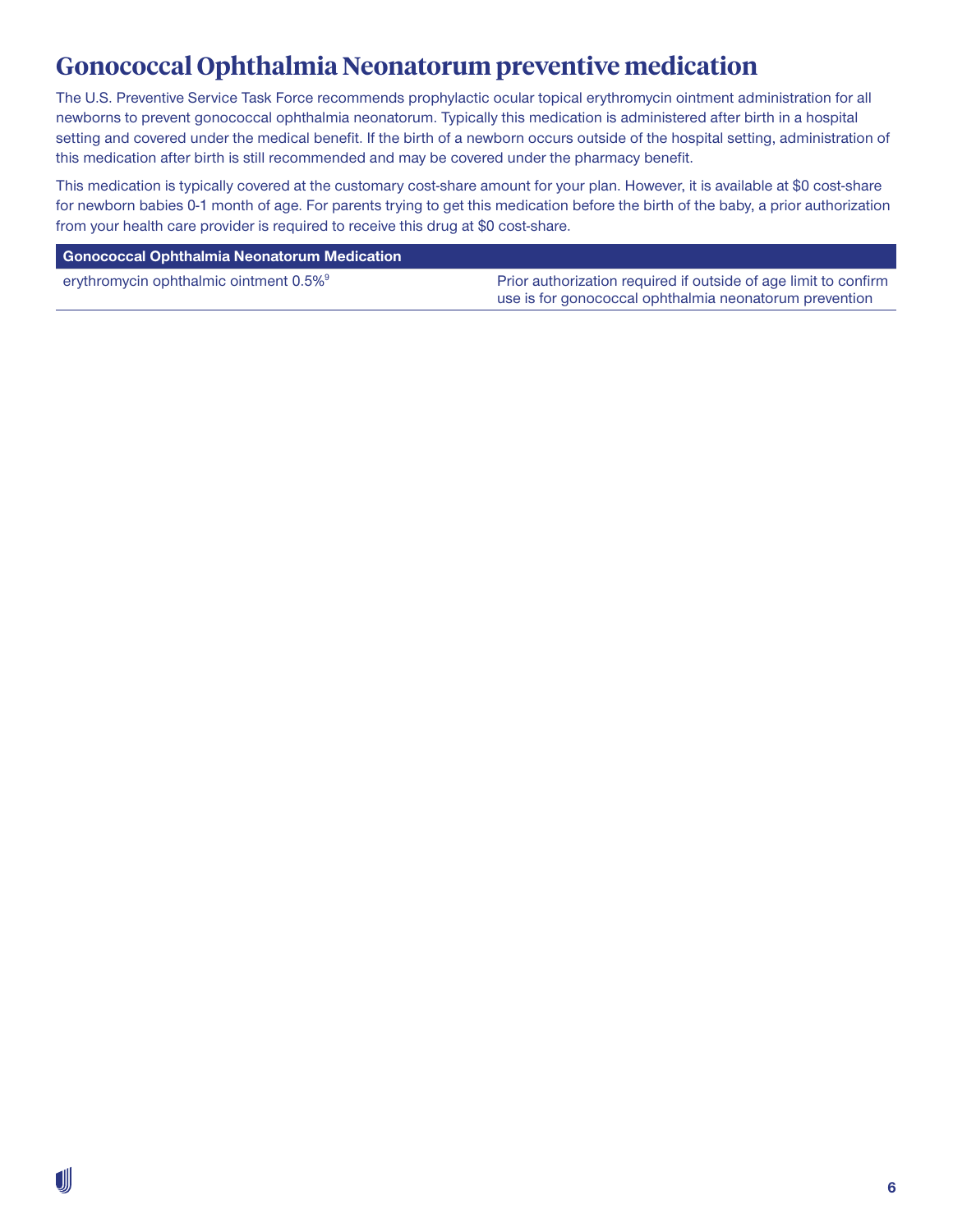### **Frequently asked questions**

Under the health reform law, health plans must cover U.S. Preventive Services Task Force A & B Recommendation medications and FDA-approved prescription and over- the-counter (OTC) contraceptives for women at 100 percent without charging a copayment, coinsurance or deductible when:

- Prescribed by a health care professional
- Age and/or condition appropriate
- Filled at a network pharmacy

To comply with these regulations which continue to be clarified further by the U.S. Dept. of Labor, Health & Human Services and the Treasury, UnitedHealthcare offers this list of \$0 cost-share Preventive Care Medications.

#### **Which preventive care medications are available at \$0 cost-share?**

Refer to the list in this document, sign in to **[myuhc.com](http://myuhc.com)**, or call the number on the back of your health plan ID card for a list of medications covered at \$0 cost-share.

Please note, in order to obtain coverage at no cost for preventive care medications and products (including overthe-counter) you will need a prescription from your health care professional.

Your **medical benefit** will also cover other forms of birth control such as IUDs, implants and surgical sterilization (having your tubes tied).

#### **What if my plan has a religious or moral exemption for covering contraceptives?**

Some plans may not have coverage for contraceptives if your employer or plan sponsor elects a religious or moral exemption under applicable law. However, you will still have coverage at \$0 cost-share of the U.S. Preventive Services Task Force A & B Recommendation medications listed on the Preventive Care Medications list, such as aspirin, tobacco cessation and breast cancer preventive medications.

#### **If I need to take preparation medications before a preventive colonoscopy, how can I get these for no cost?**

If you are scheduled for a preventive colonoscopy, ask your doctor for a prescription for one of the \$0 cost preparation medications. You can fill this prescription at a retail network pharmacy.

If you need a prescription medication to prepare for a colonoscopy that is **not preventive**, these medications may still be covered with a copayment or coinsurance.

#### **If I'm at risk for cardiovascular disease, how can I get statin medications at no cost to me?**

If you are a member age 40-75, and at risk for cardiovascular disease, your doctor may offer to prescribe statin medications. Select statins are covered at no cost-share for individuals who have certain risk factors for cardiovascular disease. Depending on the medication, your doctor may need to submit a prior authorization request to get medications approved for you at no cost if you meet coverage criteria. For members who don't meet this \$0 cost-share criteria or don't request prior authorization, those statins will continue to be covered at the customary cost-share amount for your plan.

#### **How can I get preventive medications to help me stop using tobacco at no cost?**

If you are age 18 or older and want to quit using tobacco products, talk to your doctor about medications that can help. If your doctor decides this therapy is right for you, they may prescribe an over-the-counter or prescription medication.

#### **If I'm at risk for HIV (Human Immunodeficiency Virus) but have not been infected, how can I get preventive drugs for \$0 cost share?**

If you are a member not yet infected with HIV, talk to your doctor about your risk of getting HIV. If your doctor decides this treatment is right for you, your doctor may offer to prescribe risk-reducing medications, such as emtricitabine + tenofovir disoproxil fumarate 200-300mg tablet (generic Truvada), or tenofovir disoproxil fumarate 300mg tablet. If required, your doctor must submit a Prior Authorization request and meet the coverage criteria for \$0 cost share.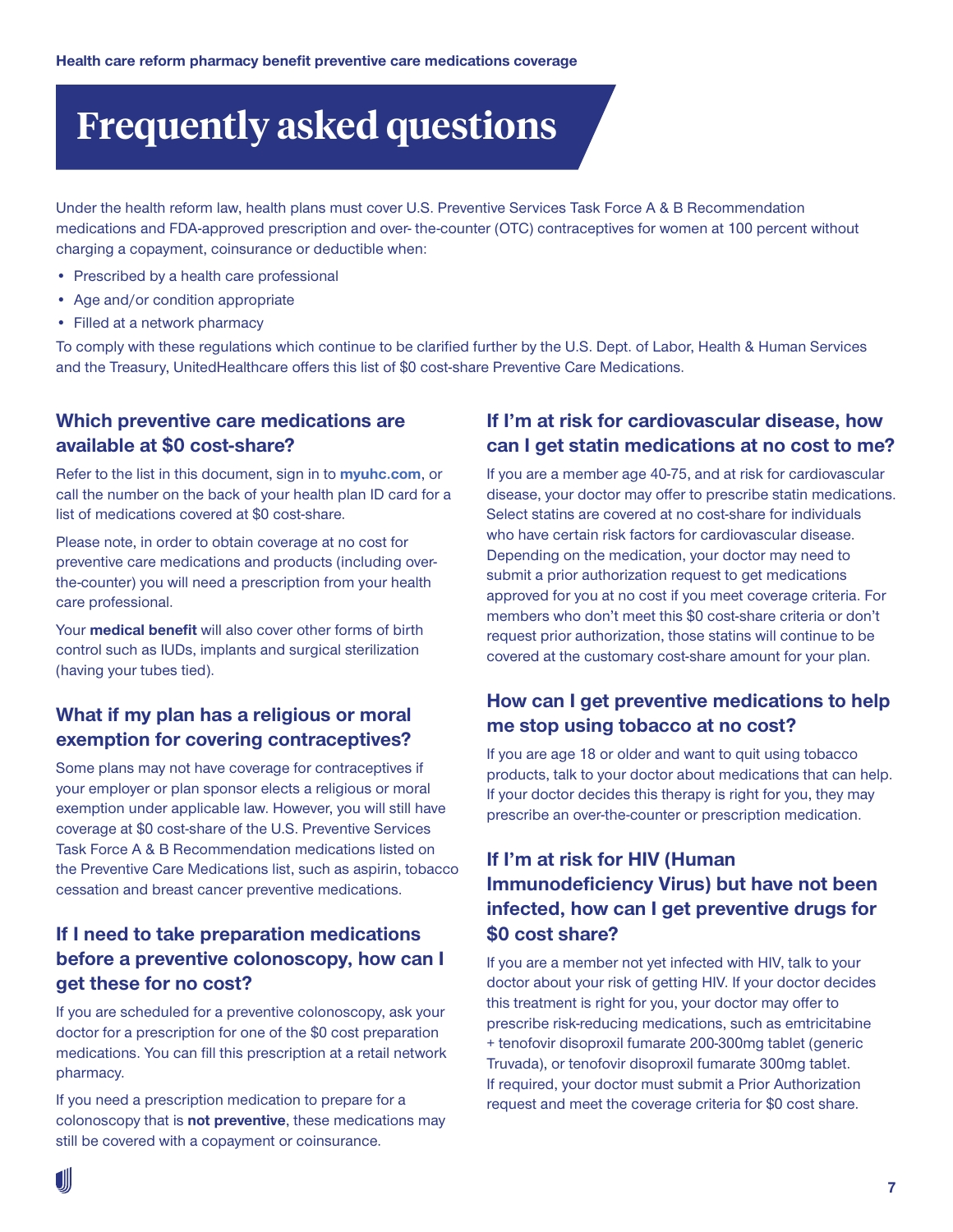#### **If I'm at risk for breast cancer, how can I get preventive medications for no cost?**

If you are a member age 35 or older, talk to your doctor about your risk of getting breast cancer if you have not had it.

If your doctor decides these drugs are appropriate for you, your doctor may offer to prescribe risk-reducing medications, such as anastrozole, exemestane, letrozole, raloxifene or tamoxifen.

Your doctor can submit a prior authorization request to get these approved for you at \$0 cost-share if you meet coverage criteria.

#### **How can I get aspirin to prevent preeclampsia during pregnancy for no cost?**

Low-dose or baby aspirin (81 mg) is available at no cost to pregnant persons at risk for preeclampsia. If you are pregnant and at risk for preeclampsia, ask your doctor about whether low-dose aspirin can help. If so, your doctor can give you a prescription for low-dose aspirin to be filled at a retail network pharmacy at no cost to you.

#### **How can I get medications to prevent gonococcal ophthalmia neonatorum in my newborn's eyes?**

Erythromycin ophthalmic ointment 0.5% is available at no cost to newborns 0-1 month of age. If you are a parent trying to get this medication before the birth of your baby, a prior authorization from your health care provider is required to receive this drug at \$0 cost-share.

#### **Will this drug list change?**

Drug lists can and do change, so it's always good to check. You can find updated information by:

- Signing in to **[myuhc.com](http://myuhc.com)**, and going to Pharmacy Information
- Calling the number on your health plan ID card

#### **What if I have a high-deductible or consumer-driven health (CDH) plan?**

The same no-cost options on the list applicable to your plan will be available to you if you are in one of these plans. If you fill a prescription for covered products not on your plan's no-cost drug list, you will need to pay the full cost, until your pharmacy plan deductible is reached.

#### **Are the no-cost Preventive Care Medications available at both retail and mail pharmacies?**

Preventive Care Medications are available at both network retail pharmacies and the mail order pharmacy for plans with a mail order benefit.

#### **What if the health care reform law requirements for preventive care medication coverage change?**

If the law requiring plans to provide preventive care medications at no additional cost changes, information on how your costs may be impacted will be available to you by:

- Signing in to **[myuhc.com](http://myuhc.com/)**, and going to Pharmacy Information
- Calling the number on your health plan ID card

#### **What if my doctor prescribes a similar preventive medication that is not on this list?**

The health reform law allows plans to use reasonable medical management to decide which product/medications are provided at \$0 cost-share. If you choose a no-cost product from the list applicable to your plan, your cost at the pharmacy will be \$0. If you choose a covered product/medication that is not on the list, a copay or coinsurance may be required. And this cost will apply to your deductible if you have one.

You can ask your doctor for a prescription for one of the medications on this list that your doctor feels would work for you. For some medical reasons, your doctor may decide you need a medication that is not on this list.<sup>10</sup> If so, you can request the medication you need by calling the number on your health plan ID card, and asking how to obtain coverage at no cost. Medical reasons may include side effects, and whether you can use the medication/product as required. Your doctor may visit *[uhcprovider.com](http://uhcprovider.com)* for details on how to submit and what information to include with **[Patient](https://www.uhcprovider.com/content/dam/provider/docs/public/resources/pharmacy/COMM-Patient-PACA-Zero-Cost-Share-Exemption-Request.pdf)  [Protection and Affordable Care Act \\$0 Cost-Share](https://www.uhcprovider.com/content/dam/provider/docs/public/resources/pharmacy/COMM-Patient-PACA-Zero-Cost-Share-Exemption-Request.pdf)  [Preventive Medications Exemption Requests](https://www.uhcprovider.com/content/dam/provider/docs/public/resources/pharmacy/COMM-Patient-PACA-Zero-Cost-Share-Exemption-Request.pdf)**.